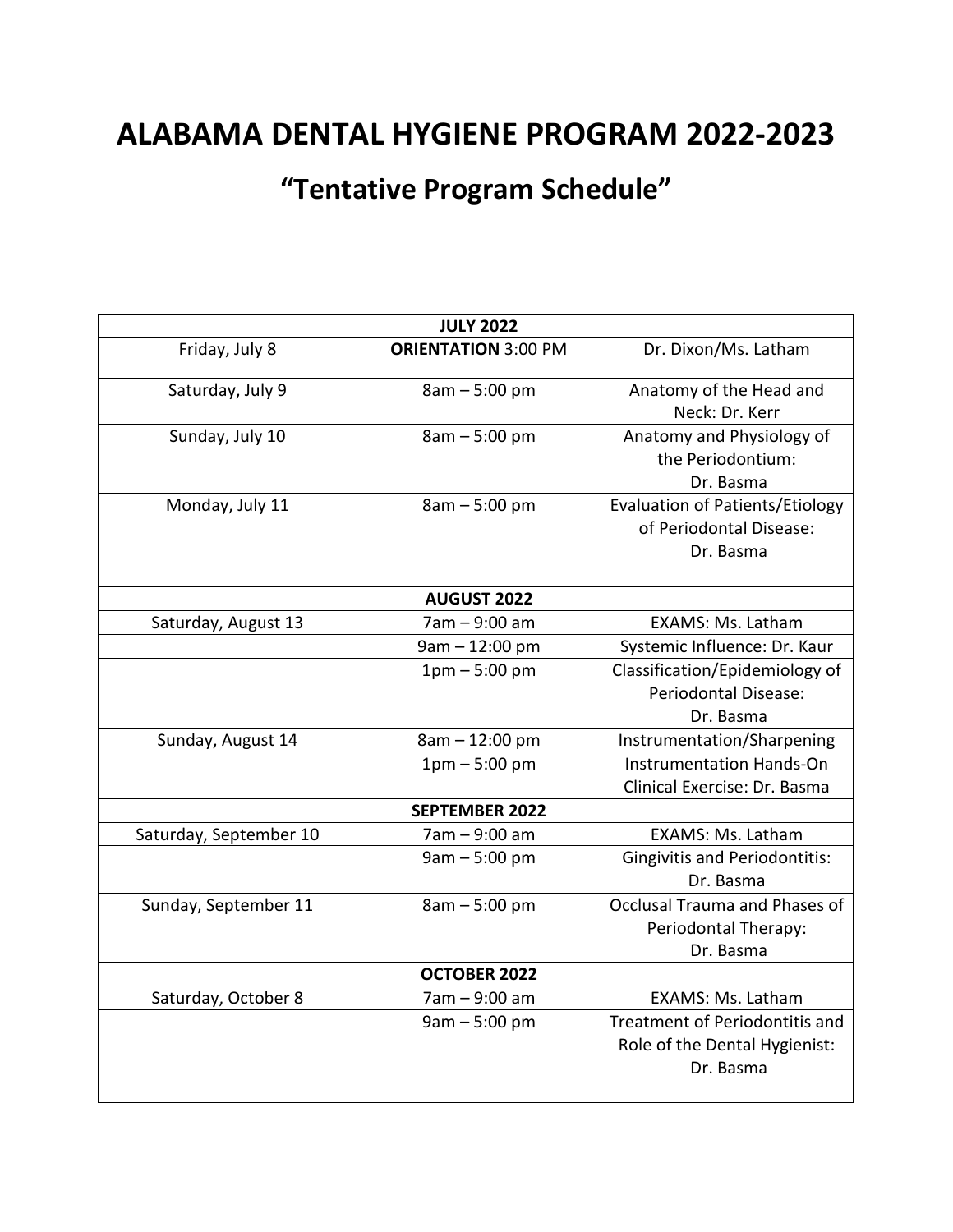| Sunday, October 9     | $8am - 5:00 pm$      | Periodontal Implants and             |
|-----------------------|----------------------|--------------------------------------|
|                       |                      | Maintenance, Surgical                |
|                       |                      | <b>Principles and Suture</b>         |
|                       |                      | Removal: Dr. Kaur                    |
|                       | <b>NOVEMBER 2022</b> |                                      |
| Saturday, November 12 | 7am - 9:00 am        | EXAMS: Ms. Latham                    |
|                       | $9am - 12:00 pm$     | <b>Acute Periodontal Conditions:</b> |
|                       |                      | Dr. Kaur                             |
|                       | $1pm - 5:00 pm$      | <b>Special Needs Patients:</b>       |
|                       |                      | Dr. Tilashalski                      |
| Sunday, November 13   | $8am - 5:00 pm$      | Perio and Office Emergencies:        |
|                       |                      | Dr. Litz                             |
|                       | <b>DECEMBER 2022</b> |                                      |
| Saturday, December 10 | 8am - 5:00 am        | Mid-Term Revision: Dr.               |
|                       |                      | Basma/Ms. Latham                     |
| Sunday, December 11   | 8am - 12:00 noon     | Mid Term Exam: Ms. Latham            |
|                       | <b>JANUARY 2023</b>  |                                      |
| Saturday, January 14  | 7am-9:00am           | EXAMS: Ms. Latham                    |
|                       | 9am-5:00 pm          | <b>Instrumentation Exercise</b>      |
|                       |                      | Hands-on Exam: Dr. Basma,            |
|                       |                      | Ms. Latham                           |
| Sunday, January 15    | 8am - 5:00 pm        | Radiology: Dr. Tilashalski           |
|                       | <b>FEBRUARY 2023</b> |                                      |
| Saturday, February 11 | 7am - 9:00 am        | EXAMS: Ms. Latham                    |
|                       | $9am - 5:00 pm$      | Cariology: Dr. Boykin                |
| Sunday, February 12   | 8am - 12:00 pm       | Infection Control: Dr. Basma         |
|                       | $1pm - 5:00pm$       | <b>CITA Mock Board Instruction</b>   |
|                       |                      | (Tentative)                          |
|                       | <b>MARCH 2023</b>    |                                      |
| Saturday, March 11    | 7am - 9:00 am        | EXAMS: Ms. Latham                    |
|                       | $9am - 5:00 pm$      | Pharmacology: Dr. Galdo              |
| Sunday, March 12      | $8am - 5:00 pm$      | Oral Pathology:                      |
|                       |                      | Dr. Tilashalski                      |
|                       | <b>APRIL 2023</b>    |                                      |
| Saturday, April 22    | 7am - 9:00 am        | EXAMS: Ms. Latham                    |
|                       | $9am - 5:00 pm$      | Wellness Committee: Dr.              |
|                       |                      | Garver                               |
|                       |                      | Board Exam Prep (Tentative):         |
|                       |                      | Dr. Basma, Ms. Latham                |